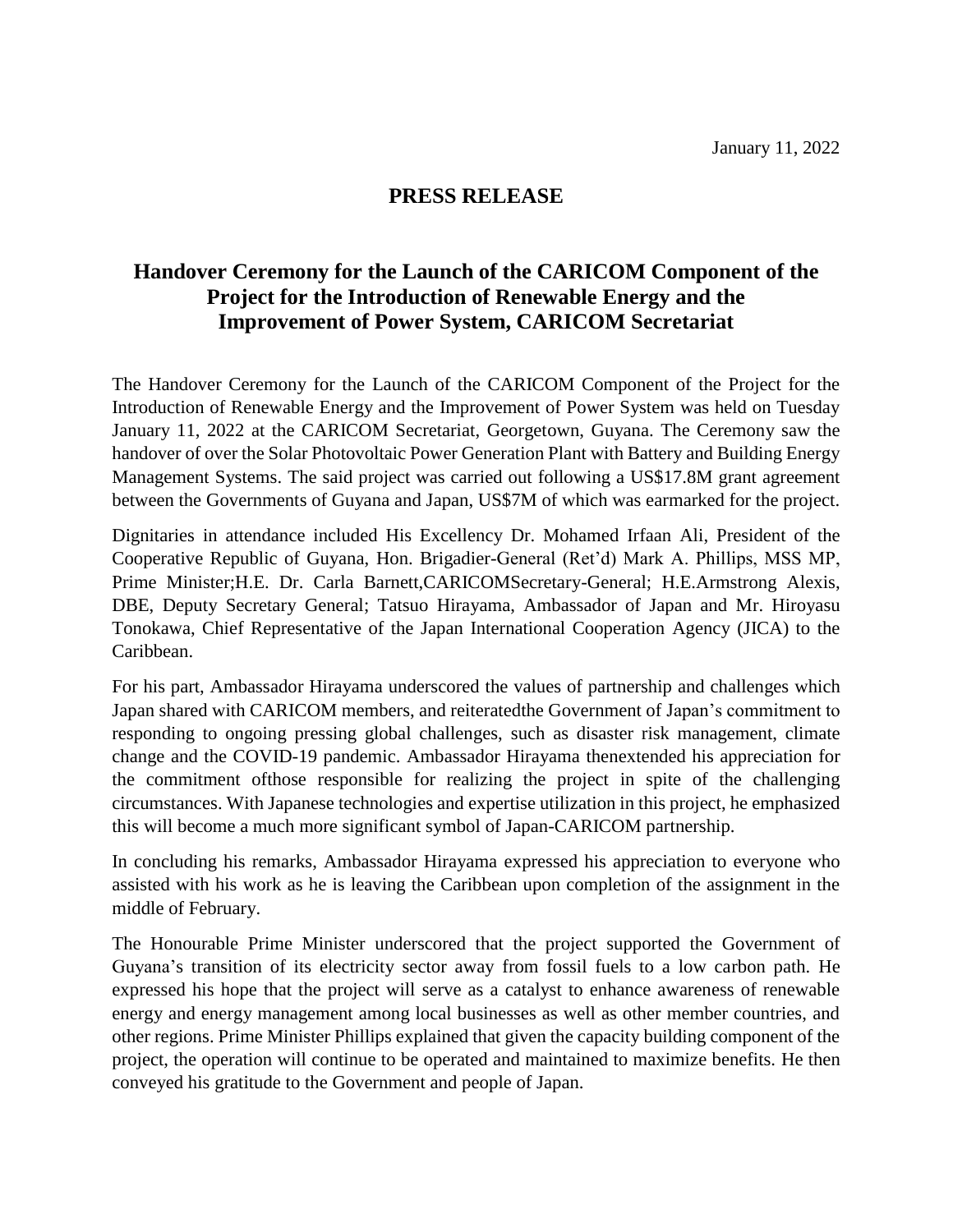His Excellency President Ali acknowledged the value of this project in the areas of partnership, innovation and efficiency, and further, that it was a demonstration of the region's seriousness and commitment to renewable energy. The president thenexpressed Guyana's readiness to carry out work in the region in the area of renewable energy opportunities. President Ali underscored the Caribbean region's distinct vulnerability to the impact of climate change, and urged a more aggressive deployment of resources from partnersin order to advance the region's technologies to support climate mitigation and adaptation. President Ali availed himself of the opportunity to thank Ambassador Hirayama for his service in the Caribbean, and extended his appreciation to all responsible for the implementation of the project, especially given the very difficult circumstances.

The ceremony was livestreamed on CARICOM YouTube and Facebook and was viewed by an audience of thousands.

The Government of Japan will continue to offer its support in the areas of disaster prevention, environment, energy, waste management and fisheries in order to promote friendly relations and mutual understanding with Caribbean countries, and to overcome the vulnerabilities inherent to small island countries.

*For further information, please contact: Economic Cooperation Section Embassy of Japan in Trinidad and Tobago Tel: (868)-628-5991/3 Ext. 242 Email: [ecocoop@po.mofa.go.jp](mailto:ecocoop@po.mofa.go.jp)*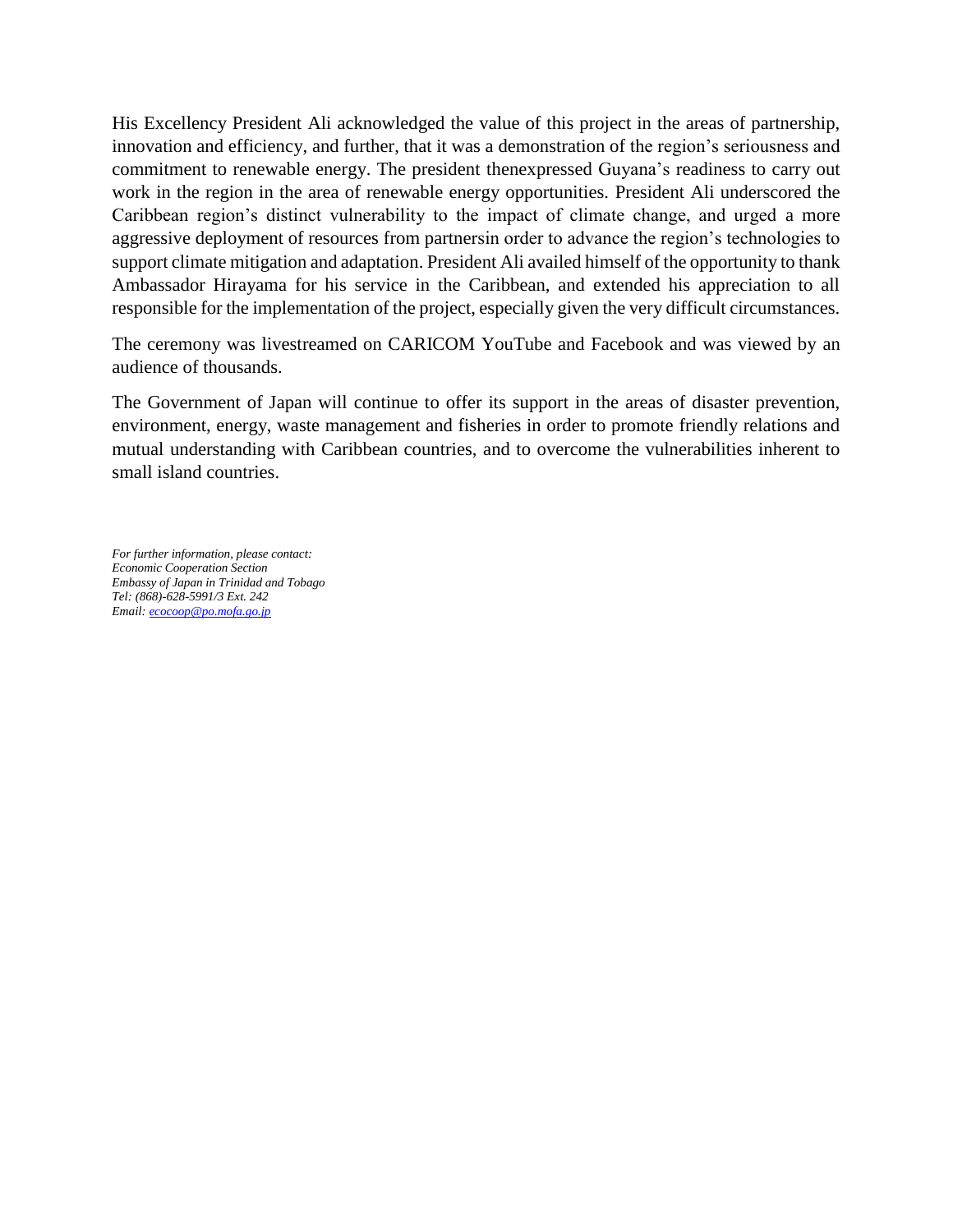Overview of the installation



Overview of the installation of Solar Photovoltaic Panels <https://www.facebook.com/caricom.org/photos/a.563198893792354/4671066086338927/>

Pictures from the ceremony





Dr. Carla Barnett, CARICOM Secretary-General Mr. Hiroyasu Tonokawa, Chief Representative of JICA to the Caribbean.